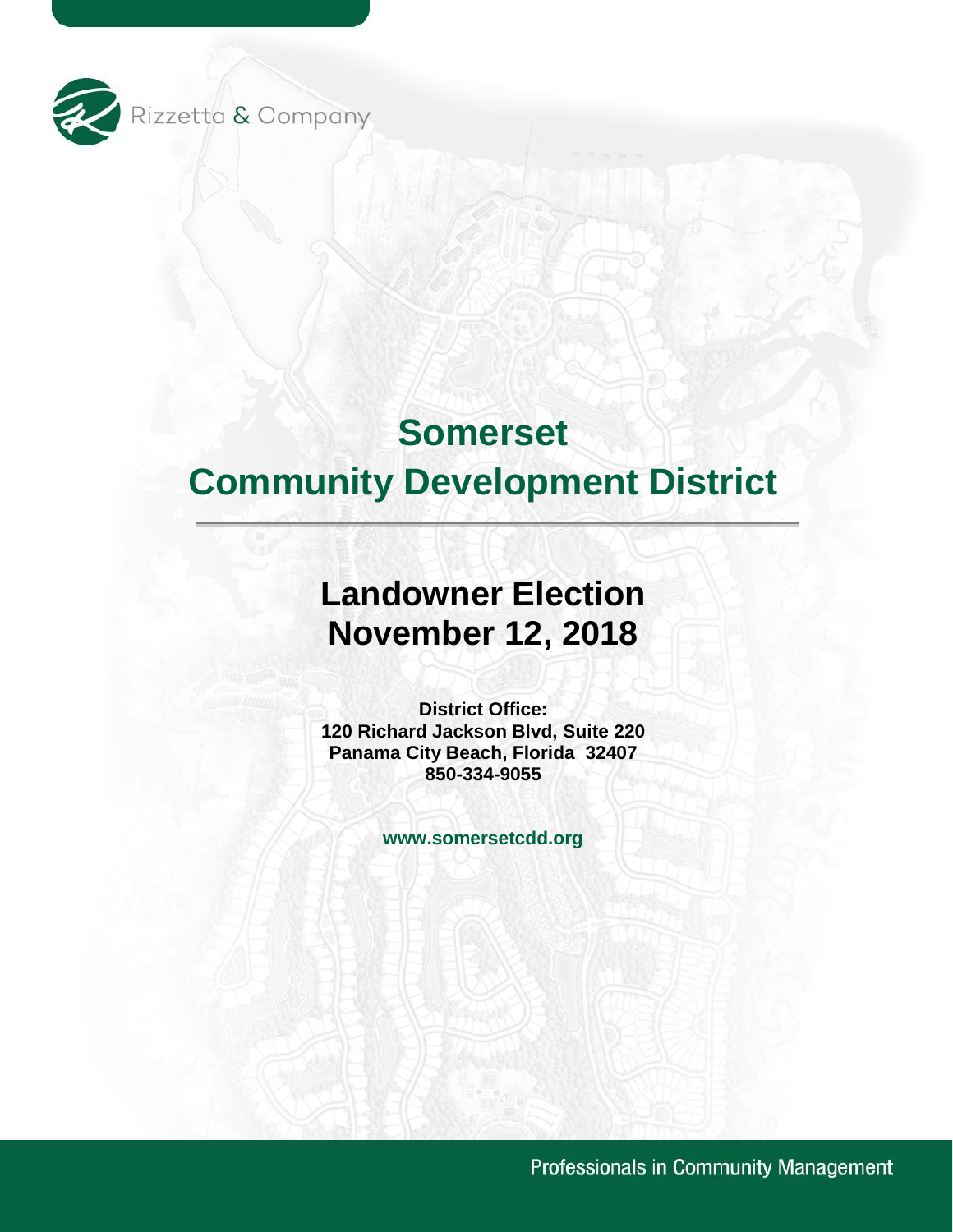# **SOMERSET COMMUNITY DEVELOPMENT DISTRICT**

 **DISTRICT OFFICE 120 RICHARD JACKSON BLVD., SUITE 220, PANAMA CITY BEACH, FL 32407** 

[http://somersetcdd.org/](http://somersetcdd.org)

November 5, 2018

**Board of Supervisors Somerset Community Development District** 

# **AGENDA**

Dear Board Members:

The Landowners' Election Meeting of the Somerset Community Development District will be held on **Monday, November 12, 2018 at 2:00 p.m. (CDT)** at the Alys Beach Office located at 9581 County Hwy. 30A, Alys Beach, Florida 32461. The following is the tentative agenda for this meeting.

# **LANDOWNERS' MEETING**

- **1. CALL TO ORDER**
- **2. ELECTION OF CHAIRMAN FOR PURPOSE OF CONDUCTING LANDOWNERS' ELECTION**
- **3. DETERMINATION OF NUMBER OF VOTING UNITS REPRESENTED**
- **4. NOMINATIONS FOR POSITIONS OF SUPERVISORS**
- **5. CASTING OF BALLOTS**
- **6. TABULATION OF BALLOTS**
- **7. LANDOWNERS' QUESTIONS AND COMMENTS**
- **8. ADJOURNMENT**

I look forward to seeing you at the meeting. In the meantime, if you have any questions, please do not hesitate to call me at 850-334-9055.

Sincerely,

# *Justin Croom*

Justin Croom District Manager

cc: David Walker, EBSCO Gulf Coast Development, Inc. Tucker Mackie, Hopping Green & Sams, P.A. Jim Martelli, Innerlight Engineering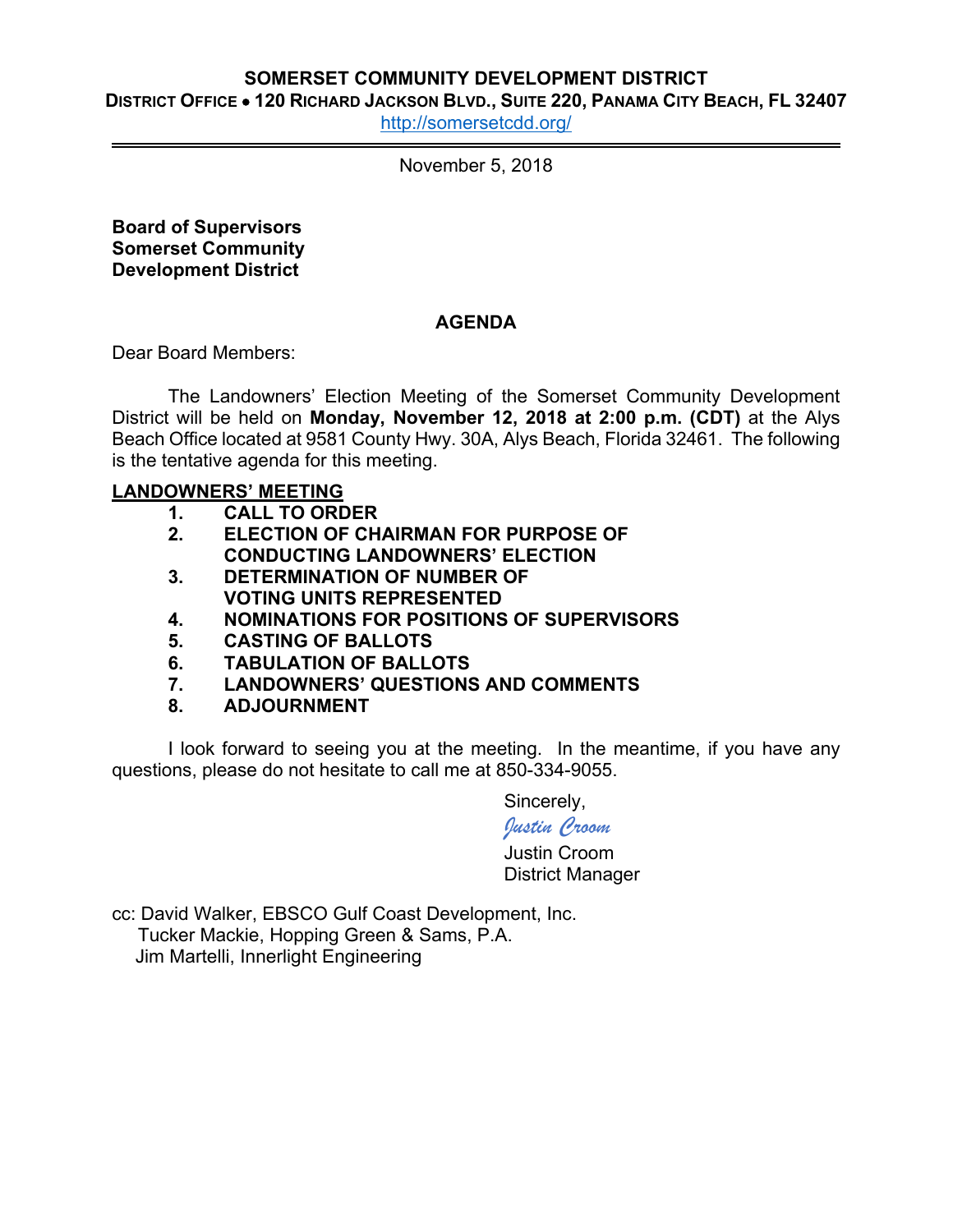# **INSTRUCTIONS RELATING TO LANDOWNERS' MEETING OF SOMERSET COMMUNITY DEVELOPMENT DISTRICT FOR THE ELECTION OF SUPERVISORS**

# DATE OF LANDOWNERS' MEETING: **Monday, November 12, 2018**

# TIME: **2:00 P.M.**

# LOCATION: **Alys Beach Office 9581 County Highway 30A, Alys Beach, FL 32461**

Pursuant to Chapter 190, Florida Statutes, and after a Community Development District **("District")** has been established and the landowners have held their initial election, there shall be a subsequent landowners' meeting for the purpose of electing members of the Board of Supervisors **("Board")** every two years until the District qualifies to have its board members elected by the qualified electors of the District. The following instructions on how all landowners may participate in the election are intended to comply with Section 190.006(2)(b), Florida Statutes.

A landowner may vote in person at the landowners' meeting, or the landowner may nominate a proxy holder to vote at the meeting in place of the landowner. Whether in person or by proxy, each landowner shall be entitled to cast one vote per acre of land owned by him or her and located within the District, for each position on the Board that is open for election for the upcoming term. A fraction of an acre shall be treated as one (1) acre, entitling the landowner to one vote with respect thereto. Please note that a particular parcel of real property is entitled to only one vote for each eligible acre of land or fraction thereof; therefore, two or more people who own real property in common, that is one acre or less, are together entitled to only one vote for that real property**.** 

At the landowners' meeting, the first step is to elect a chair for the meeting, who may be any person present at the meeting. The landowners shall also elect a secretary for the meeting who may be any person present at the meeting. The secretary shall be responsible for the minutes of the meeting. The chair shall conduct the nominations and the voting. If the chair is a landowner or proxy holder of a landowner, he or she may nominate candidates and make and second motions. Candidates must be nominated and then shall be elected by a vote of the landowners. Nominees may be elected only to a position on the Board that is open for election for the upcoming term.

This year, three (3) seats on the Board will be up for election by landowners. The two candidates receiving the highest number of votes shall be elected for a term of four (4) years. The candidate receiving the next highest number of votes shall be elected for a term of two (2) years. The term of office for each successful candidate shall commence upon election.

A proxy is available upon request. To be valid, each proxy must be signed by one of the legal owners of the property for which the vote is cast and must contain the typed or printed name of the individual who signed the proxy; the street address, legal description of the property or tax parcel identification number; and the number of authorized votes. If the proxy authorizes more than one vote, each property must be listed and the number of acres of each property must be included. The signature on a proxy does not need to be notarized.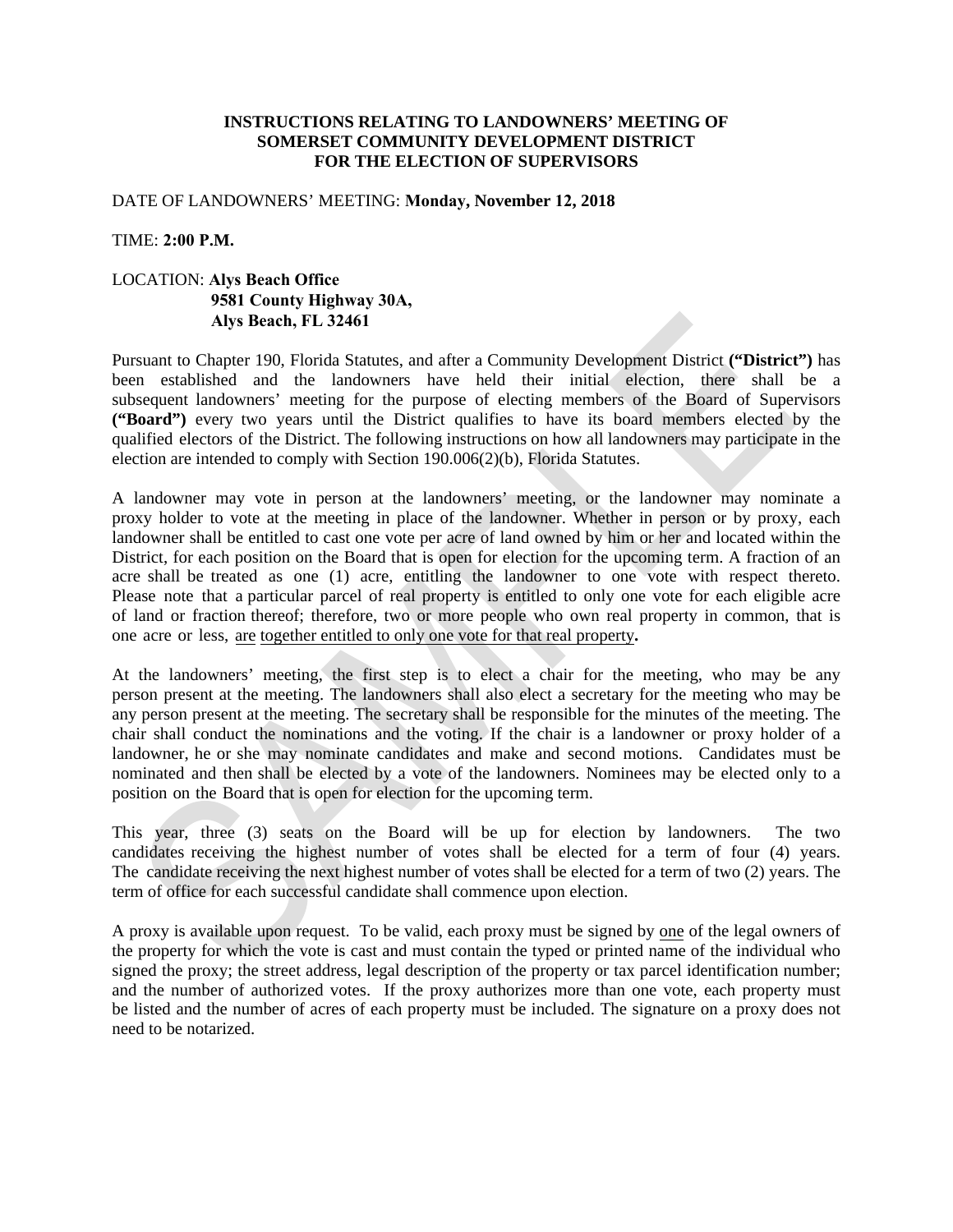#### **LANDOWNER PROXY**

#### **SOMERSET COMMUNITY DEVELOPMENT DISTRICT WALTON COUNTY, FLORIDA LANDOWNERS' MEETING – [DATE]**

 KNOW ALL MEN BY THESE PRESENTS, that the undersigned, the fee simple owner of the lands described herein, hereby constitutes and appoints \_\_\_\_\_\_\_\_\_\_\_\_\_\_\_\_\_ **("Proxy Holder")** for and on behalf of the undersigned, to vote as proxy at the meeting of the landowners of the Somerset Community Development District to be held at The Alys Beach Office, 9581 County Hwy. 30A, Alys Beach, FL 32461, on November 12, 2018, at 2:00 p.m., and at any adjournments thereof, according to the number of acres of unplatted land and/or platted lots owned by the undersigned landowner that the undersigned would be entitled to vote if then personally present, upon any question, proposition, or resolution or any other matter or thing that may be considered at said meeting including, but not limited to, the election of members of the Board of Supervisors. Said Proxy Holder may vote in accordance with his or her discretion on all matters not known or determined at the time of solicitation of this proxy, which may legally be considered at said meeting.

Any proxy heretofore given by the undersigned for said meeting is hereby revoked. This proxy is to continue in full force and effect from the date hereof until the conclusion of the landowners' meeting and any adjournment or adjournments thereof, but may be revoked at any time by written notice of such revocation presented at the landowners' meeting prior to the Proxy Holder's exercising the voting rights conferred herein.

| Printed Name of Legal Owner |                |                         |
|-----------------------------|----------------|-------------------------|
| Signature of Legal Owner    | Date           |                         |
| <b>Parcel Description</b>   | <b>Acreage</b> | <b>Authorized Votes</b> |
|                             |                |                         |
|                             |                |                         |
|                             |                |                         |

 [Insert above the street address of each parcel, the legal description of each parcel, or the tax identification number of each parcel. If more space is needed, identification of parcels owned may be incorporated by reference to an attachment hereto.]

#### **Total Number of Authorized Votes: \_\_\_\_\_\_\_**

 NOTES: Pursuant to Section 190.006(2)(b), Florida Statutes, a fraction of an acre is treated as one (1) acre entitling the landowner to one vote with respect thereto. Moreover, two (2) or more persons who own real property in common that is one acre or less are together entitled to only one vote for that real property.

 If the fee simple landowner is not an individual, and is instead a corporation, limited liability company, limited partnership or other entity, evidence that the individual signing on behalf of the entity has the authority to do so should be attached hereto (e.g., bylaws, corporate resolution, etc.).